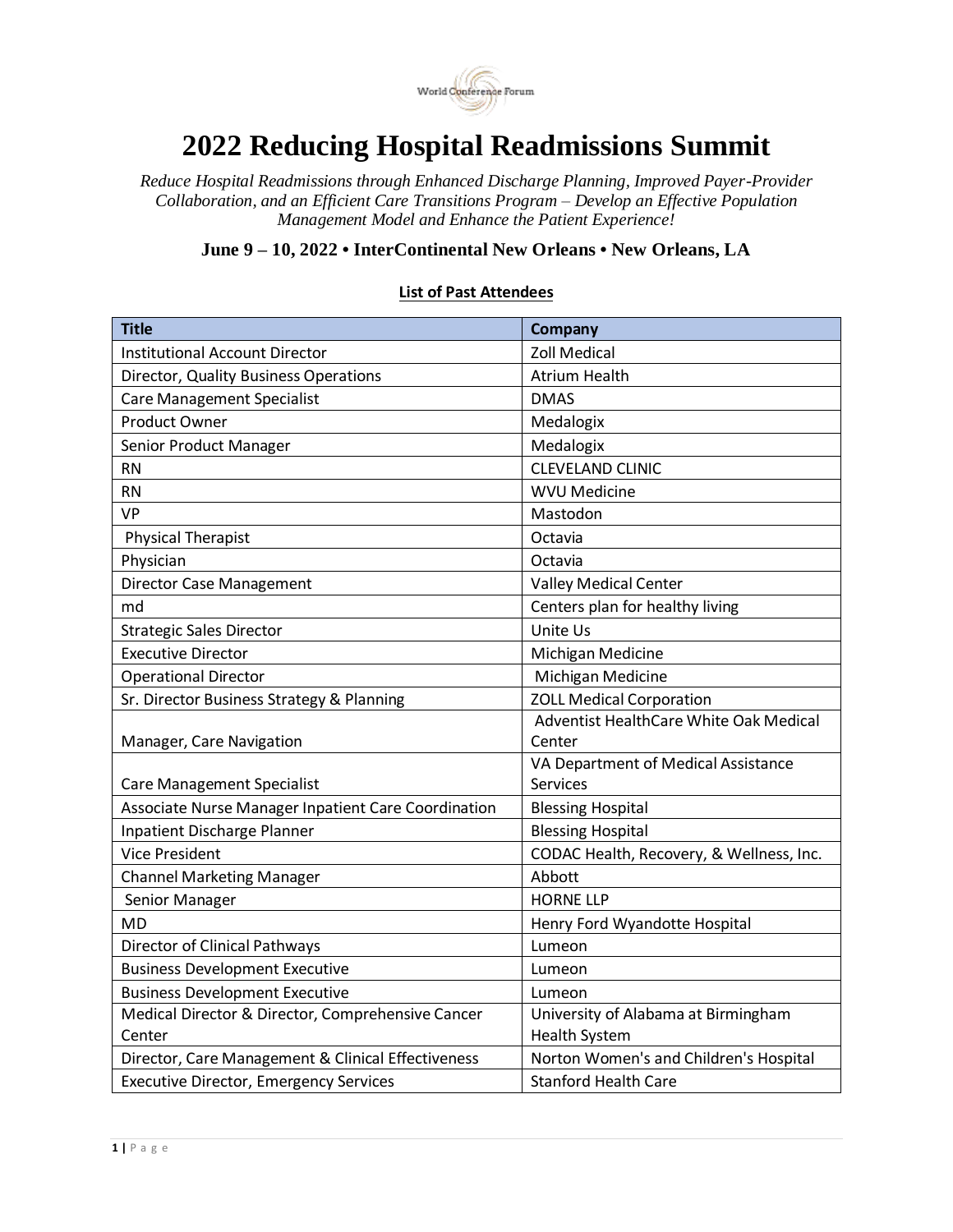

| Assistant Vice President, Transitions of Care & Post-  |                                             |
|--------------------------------------------------------|---------------------------------------------|
| <b>Acute Care</b>                                      | Ochsner Health System                       |
| Administrator                                          | <b>WVU Medicine</b>                         |
| Director, COPD Readmissions                            | Mount Sinai Beth Israel                     |
| Senior Director, Health Improvement                    | United Regional Health Care System          |
| <b>Principal &amp; Consulting Actuary</b>              | Milliman                                    |
| Chief Nurse, Specialty & Hospital Based Services       | VA Palo Alto Health Care System             |
| Senior Medical Director, Provider Transformation       | Aetna                                       |
| APRN/PA Director                                       | <b>Cleveland Clinic</b>                     |
| Healthcare Management Consultant                       | Milliman                                    |
| <b>Medical Director</b>                                | <b>USACS Southwest</b>                      |
| Director, Healthcare Delivery Innovation               | <b>Navigant Consulting</b>                  |
| Principal & Chief Medical Officer                      | Milliman MedInsight                         |
| <b>Consulting Actuary</b>                              | Milliman                                    |
| <b>CEO</b>                                             | PeopleChart                                 |
| Medical Director, Center for Musculoskeletal Care      | Yale New Haven Hospital                     |
| Senior Vice President & Chief Medical Officer          | <b>VITAS Healthcare</b>                     |
| SVP Quality Improvement, Government Relations &        |                                             |
| Training                                               | Harbor                                      |
| President/CEO                                          | Harbor                                      |
| Manager, Transitions in Care                           | <b>Houston Methodist Coordinated Care</b>   |
| Manager, Health Care Quality Improvement               | <b>Stanford Health Care</b>                 |
| Area Manager of Operations                             | <b>Blue Sky Therapy</b>                     |
| Vice President, Care Coordination & Integration        | Geisinger Health Plan                       |
| <b>Chief Nursing Officer</b>                           | VA Palo Alto Health Care System             |
| Vice President & Chief Quality Officer                 | <b>WVU Medicine</b>                         |
| Assistant Vice President, Transitions of Care & Post-  |                                             |
| <b>Acute Care</b>                                      | Ochsner Health System                       |
| Medical Director & Director, Comprehensive Cancer      | University of Alabama at Birmingham         |
| Center                                                 | <b>Health System</b>                        |
| President & CEO                                        | Genesee Health Plan                         |
| Vice President, Quality                                | FirstHealth of the Carolinas                |
| Chief Continuum of Care Officer                        | Southeastern Health                         |
| Executive Director, Innovation, Research & Real Estate |                                             |
| Investments                                            | Lafayette General Health System             |
| Senior Director, Health Improvement                    | United Regional Health Care System          |
| Director, Online Nursing Programs                      | <b>Stratford University</b>                 |
|                                                        | Children's Hospital of The King's Daughters |
| Director, Case Management & Care Connection            | (CHKD)                                      |
| <b>Principal &amp; Consulting Actuary</b>              | Milliman                                    |
| SVP, Client Services                                   | Mindoula Health                             |
| Area Manager of Operations                             | <b>Blue Sky Therapy</b>                     |
| Manager Health Care Quality Improvement                | <b>Stanford Health Care</b>                 |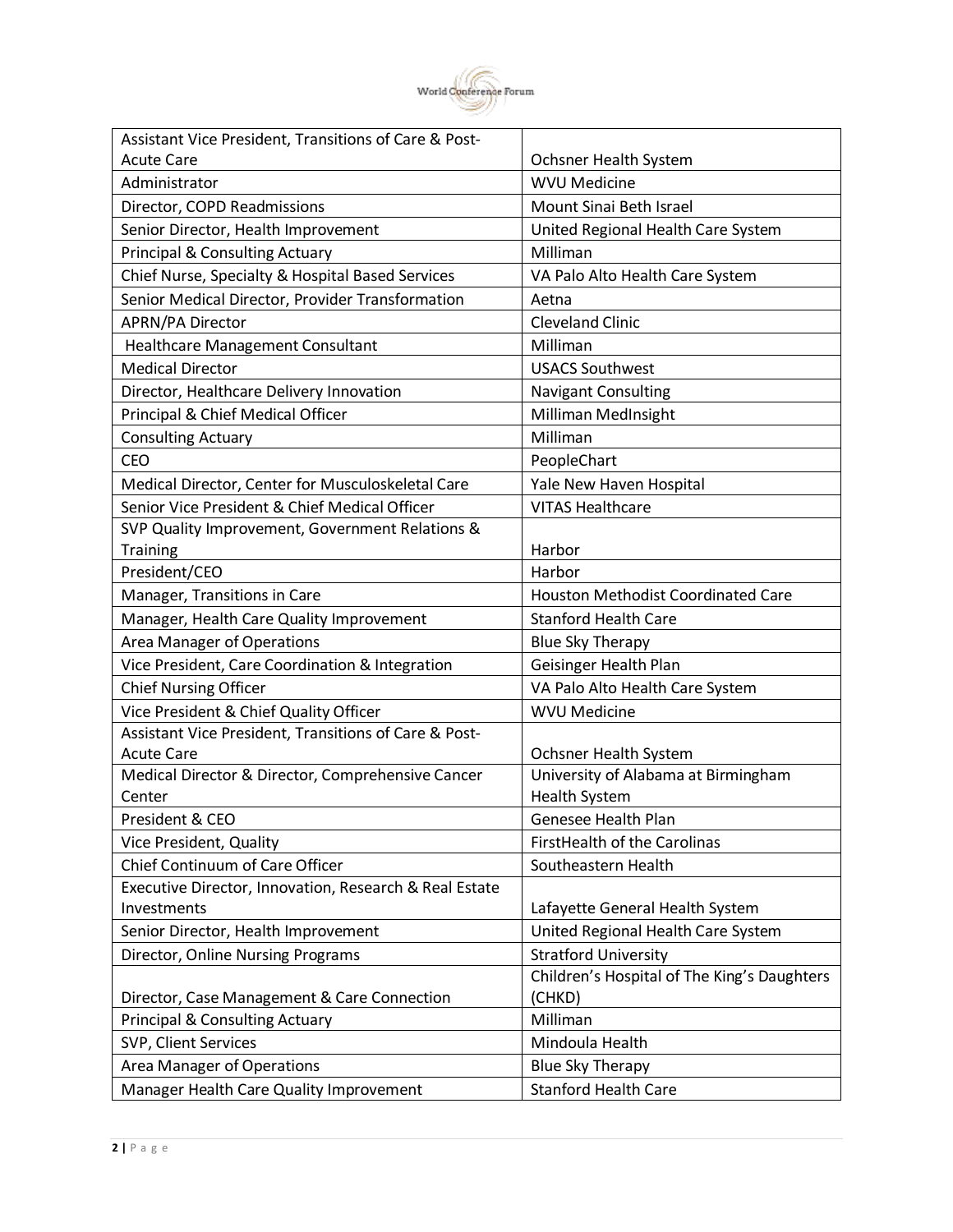

| Project Director, Readmissions Reduction<br><b>Dignity Health</b>                                | Asst. Chief Nurse                          | VA Palo Alto Health Care System |
|--------------------------------------------------------------------------------------------------|--------------------------------------------|---------------------------------|
|                                                                                                  |                                            |                                 |
|                                                                                                  | Sr. Director Medical Management Operations | Emblem health                   |
| <b>Senior Medical Officer</b><br>CareMore Health Plan                                            |                                            |                                 |
| <b>CNO</b><br>Roswell Park Cancer Institute                                                      |                                            |                                 |
| <b>Transition Nurse/Patient Education</b><br>Mercy Medical Center - Centerville                  |                                            |                                 |
| Meridian Health Plan<br>Manager of Utilization Management                                        |                                            |                                 |
| Coordinator, Case Management<br>Norton Healthcare                                                |                                            |                                 |
| Director Case Management<br><b>BSA Hospital</b>                                                  |                                            |                                 |
| Director, Managed Markets Access<br><b>Nestle Health Science</b>                                 |                                            |                                 |
| <b>Medical Director</b><br>Saint Alphonsus Medical Center                                        |                                            |                                 |
| <b>National Account Director</b><br>Johnson & Johnson Healthcare Systems                         |                                            |                                 |
| Pfizer<br>Director                                                                               |                                            |                                 |
| <b>Utilization Director</b><br>Maniilaq Health Center                                            |                                            |                                 |
| Montreal Children's Hospital<br><b>BScN</b>                                                      |                                            |                                 |
| VA Palo Alto Health Care System<br>Staff Nurse, Unit 3C                                          |                                            |                                 |
| <b>Nurse Practitioner</b><br><b>Bronson Methodist Hospital</b>                                   |                                            |                                 |
| Professor<br>Yonsei University                                                                   |                                            |                                 |
| Medical Director/VP<br>Scan Health Plan                                                          |                                            |                                 |
| <b>Director Case Management</b><br><b>Memorial Sloan Kettering</b>                               |                                            |                                 |
| <b>Chief Nursing Officer</b><br><b>Pikeville Medical Center</b>                                  |                                            |                                 |
| Case Manager, Case Management<br>VA Palo Alto Health Care System                                 |                                            |                                 |
| Vice Chair of Medicine<br><b>SUNY Downstate</b>                                                  |                                            |                                 |
| <b>UPMC Health Plan</b><br>Vice President, Medical Management                                    |                                            |                                 |
| <b>CNO</b><br><b>Banner Telehealth</b>                                                           |                                            |                                 |
| Cambridge Health Alliance<br><b>CMO</b>                                                          |                                            |                                 |
| Keck Hospital of USC<br>Director, General Cardiology Fellowship Program                          |                                            |                                 |
| <b>RN</b><br><b>Stone County Medical Center</b>                                                  |                                            |                                 |
| South Atlantic Division of HCA<br>Division Manager of Case Management                            |                                            |                                 |
| Staff Nurse, Unit 2C.<br>VA Palo Alto Health Care System                                         |                                            |                                 |
| <b>Care Coordination Executive</b><br><b>Sutter Health</b>                                       |                                            |                                 |
| <b>VP Research</b><br><b>Advocate Healthcare</b>                                                 |                                            |                                 |
| Kuakini Medical Center<br><b>RN</b>                                                              |                                            |                                 |
| physician advisor<br>hennery wyandotte hospital                                                  |                                            |                                 |
| Norton Hospital<br><b>Nurse Manager</b>                                                          |                                            |                                 |
| Dir of Managed Markets<br>Acelity Inc.                                                           |                                            |                                 |
| CMO<br><b>CMS</b>                                                                                |                                            |                                 |
| Director<br>Marywood University                                                                  |                                            |                                 |
| <b>Executive Medical Director, Integrated Care Solutions</b><br>Presbyterian Healthcare Services |                                            |                                 |
| <b>SETMA</b><br><b>MD</b>                                                                        |                                            |                                 |
| <b>Nursing Officer</b><br><b>Public Hospitals Authority</b>                                      |                                            |                                 |
| d-Wise<br><b>Account Manager</b>                                                                 |                                            |                                 |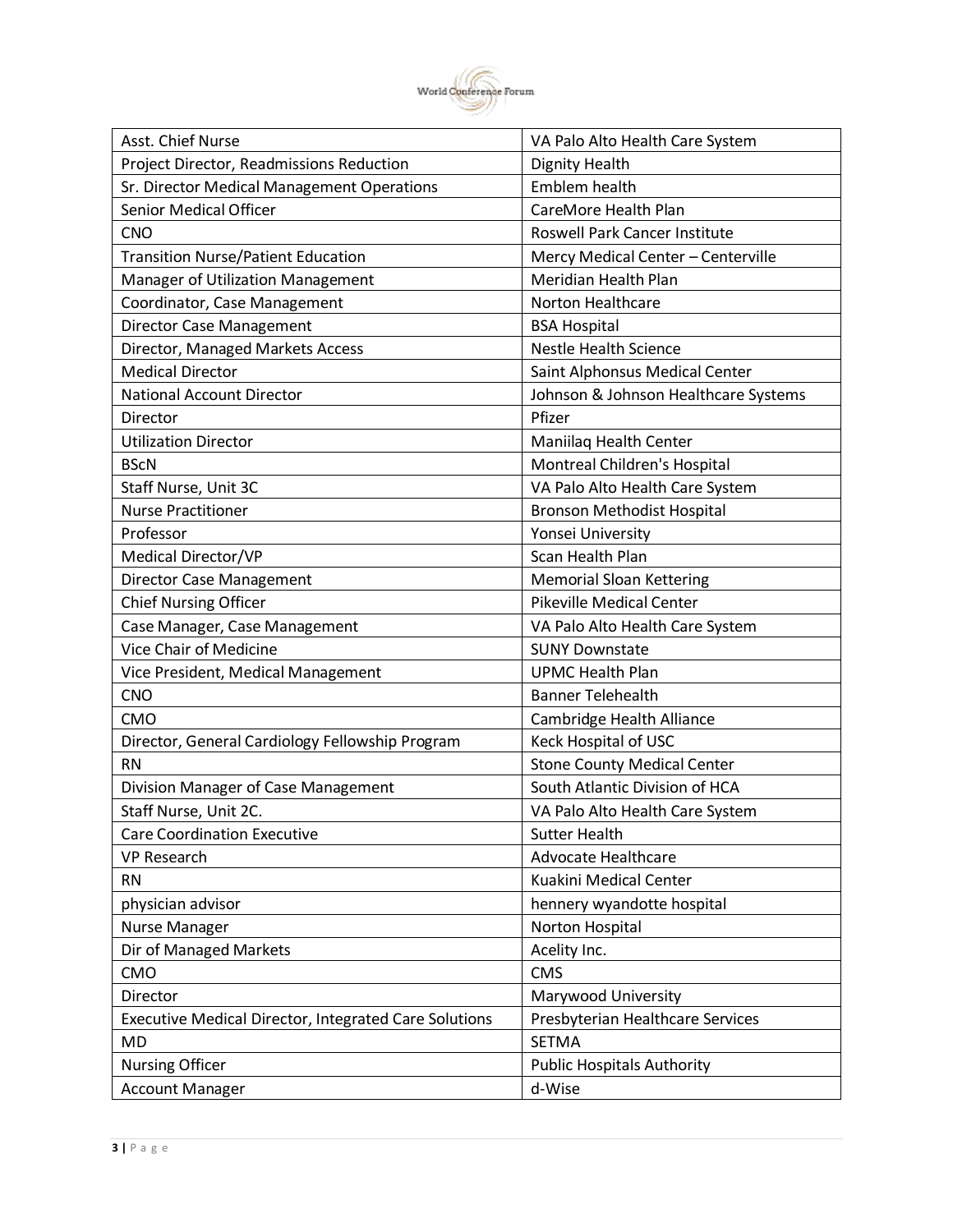

| <b>CNO</b>                                  | Penn Presbyterian Medical Center        |
|---------------------------------------------|-----------------------------------------|
| RN, ICU Nurse Executive                     | Tsehootsooi Medical Center              |
| <b>Transition Care Nurse</b>                | <b>Caromont Regional Medical Center</b> |
| <b>Nurse Manager</b>                        | <b>Public Hospitals Authority</b>       |
| <b>Senior Medical Director</b>              | Dean health Plan                        |
| Vice President System Quality & Safety      | Indiana University Health               |
| Quality                                     | <b>Stone County Medical Center</b>      |
| Director                                    | Marywood University                     |
| <b>VP</b> of Sales                          | 4th Source                              |
| <b>VP Managed Markets</b>                   | Acelity                                 |
| <b>Transition Care Nurse</b>                | <b>Caromont Regional Medical Center</b> |
| Dir of Care Coordination                    | <b>SETMA</b>                            |
| Social Worker                               | Unity Hospital                          |
| <b>Health Economist</b>                     | ResMed                                  |
| <b>Senior Consultant</b>                    | Healthways                              |
| LVN II/UR Coordinator                       | <b>Modoc Medical Center</b>             |
| <b>Medical Director for Care Management</b> | John Muir Health                        |
| <b>Quality Director</b>                     | <b>Brookings Health System</b>          |
| <b>National Dir Managed Care</b>            | Acelity                                 |
| <b>Clinical Quality Spec.</b>               | <b>Brookings Health System</b>          |
| <b>Senior Consulting Manager</b>            | <b>IMA Consulting</b>                   |
| Physician Advisor                           | Yale-New Haven Hospital                 |
| Dir of Quality Management                   | Mary Greeley Medical Center             |
| VP, Operations & Chief Quality Officer      | <b>Health Partners</b>                  |
| Director, Healthcare                        | 4th Source                              |
| Physician Lead, Readmissions                | Hoag Memorial Presbyterian              |
| Dir of Cardio Services                      | Mary Greeley Medical Center             |
| <b>General Manager</b>                      | Mom's Meals                             |
| Regional VP, Sales                          | Acelity                                 |
| Project Director, Readmissions Reduction    | <b>Dignity Health</b>                   |
| Sr. Director Medical Management Operations  | Emblem health                           |
| Senior Medical Officer                      | CareMore Health Plan                    |
| Manager of Uitlization Management           | Meridian Health Plan                    |
| Coordinator, Care Management                | Norton Healthcare                       |
| <b>VP HE&amp;R</b>                          | Acelity                                 |
| Director of Marketing                       | 4th Source                              |
| Data Scientist                              | <b>MSKCC</b>                            |
| <b>Marketing Manager</b>                    | Acelity                                 |
| Social Worker                               | Unity Hospital                          |
| Physician                                   | Knox Community Hospital                 |
| <b>National Account Director</b>            | Johnson & Johnson Healthcare Systems    |
| Manager                                     | St. Joseph's Hospital                   |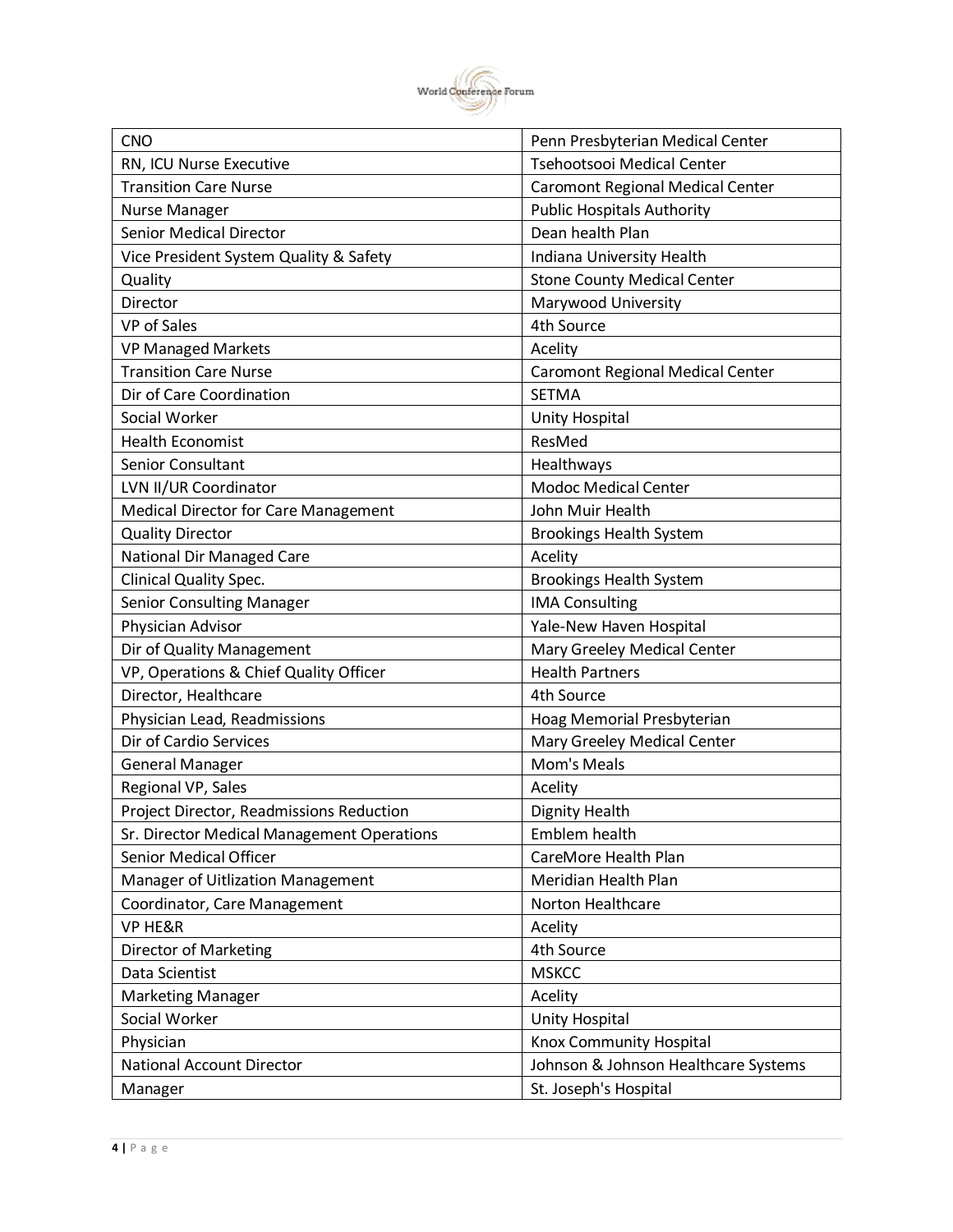

| <b>Utilization Director</b>                             | Maniilag Health Center                        |
|---------------------------------------------------------|-----------------------------------------------|
| PharmD                                                  | <b>Adventist Health System</b>                |
| <b>Nurse Practitioner</b>                               | <b>Bronson Methodist Hospital</b>             |
| Professor                                               | Yonsei University                             |
| Medical Director/VP                                     | Scan Health Plan                              |
| <b>Director Case Management</b>                         | <b>Memorial Sloan Kettering</b>               |
| <b>Chief Nursing Officer</b>                            | <b>Pikeville Medical Center</b>               |
| Dir of National Program Dev.                            | Mom's Meals                                   |
| Vice President, Medical Management                      | <b>UPMC Health Plan</b>                       |
| <b>RN</b>                                               | Unity Hospital                                |
| <b>CNO</b>                                              | <b>Banner Telehealth</b>                      |
| <b>CMO</b>                                              | Cambridge Health Alliance                     |
| RN Case Manager                                         | St. John Health System                        |
| Director, General Cardiology Fellowship Program         | Keck Hospital of USC                          |
| <b>RN</b>                                               | <b>SETMA</b>                                  |
| <b>RN</b>                                               | <b>Stone County Medical Center</b>            |
| Director, Quality Management                            | <b>Wooster Community Hospital</b>             |
| Div Manager Case Mgmt                                   | South Atlantic Division of HCA                |
| <b>Chief Medical Officer</b>                            | 4th Source                                    |
| <b>Care Coordination Executive</b>                      | <b>Sutter Health</b>                          |
| <b>VP Research</b>                                      | <b>Advocate Healthcare</b>                    |
| MD                                                      | <b>SETMA</b>                                  |
| <b>Director Clinical Education</b>                      | Gila Regional Medical Center                  |
| Dir of Case Mgmt                                        | St. John Health System                        |
| <b>Nurse Manager</b>                                    | Norton Hospital                               |
| <b>CMO</b>                                              | <b>CMS</b>                                    |
| Senior VP Quality                                       | St. John Health System                        |
| <b>Associate Chief Nursing Officer</b>                  | Penn Presbyterian Medical Center              |
| Manager Access & Reimbursement                          | Sanofi Oncology                               |
| Director of Acute Nursing Services                      | <b>Beatrice Co Hospital</b>                   |
| <b>National Sales Manager</b>                           | Vitaphone                                     |
| <b>Director Clinical Strategy</b>                       | <b>BCBS of Michigan</b>                       |
| Project Director, Readmissions Reduction                | <b>Dignity Health</b>                         |
| <b>Business Development</b>                             | FoneMed                                       |
|                                                         | <b>UMass Medical School-Clinical Pharmacy</b> |
| <b>Executive Director</b>                               | Services                                      |
| Dir of Care Coordination                                | The Hospital of Central CT                    |
| Director of Case Management                             | Henry Ford Health System                      |
| Director of Utilization                                 | <b>BCBS of Buffalo &amp; Albany</b>           |
| President                                               | Memorial Hermann                              |
| <b>Product Manager</b>                                  | Passport Health                               |
| Senior Vice President, Health Care Services             | <b>SCAN Health Plan</b>                       |
| Executive Vice President / Chief Administrative Officer | <b>Mercy Medical Center</b>                   |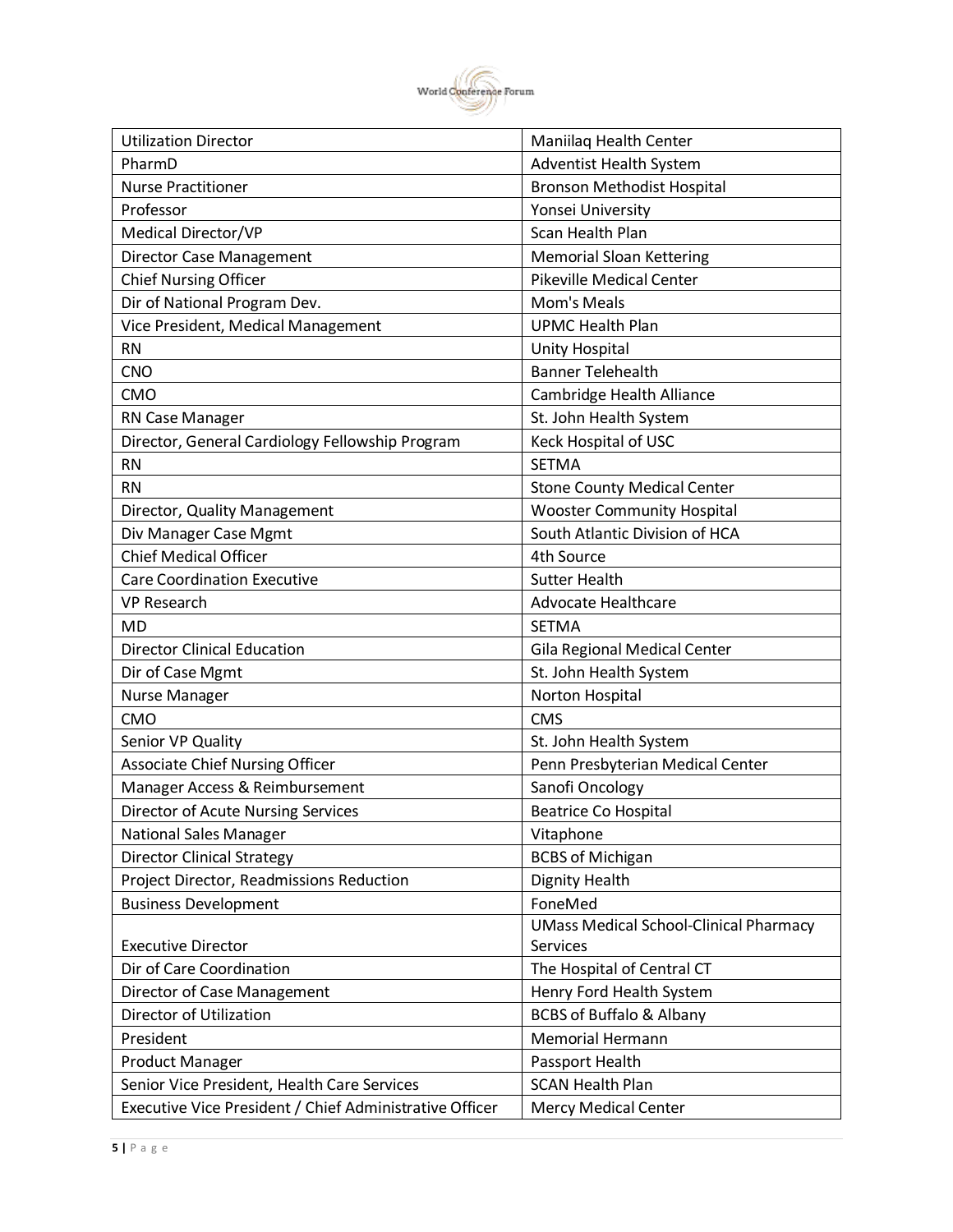

| Senior Vice President, Chief Medical Officer           | WellCare                                   |
|--------------------------------------------------------|--------------------------------------------|
| <b>Supervisor Care Management</b>                      | <b>Baptist Hospital of Miami</b>           |
| <b>Business Development</b>                            | Passport Health                            |
| <b>Medical Director Inpatient Medicine</b>             | Yale New Haven Hospital                    |
| President                                              | Kohler Healthcare                          |
| Webmaster                                              | Sage Products                              |
| Consultant Training & Special Projects Manager         | <b>Joint Commission Resources</b>          |
| <b>Utilization Review</b>                              | <b>Beatrice Co Hospital</b>                |
| Director, Care Management                              | <b>Baptist Hospital of Miami</b>           |
| QA                                                     | Sloan Kettering                            |
|                                                        | MidState Medical Center - Central Region - |
| Manager - Case Management                              | <b>HHC</b>                                 |
| Senior Consultant                                      | <b>Joint Commission Resources</b>          |
| RN CCM                                                 | <b>BCBS of Michigan</b>                    |
| <b>Business Development Manager</b>                    | <b>VitalHealth Software</b>                |
| Vice President, Quality & Effectiveness                | <b>Stanford Hospital &amp; Clinics</b>     |
| Vice President Medical Affairs & Chief Medical Officer | Molina Healthcare                          |
| <b>Nursing Director</b>                                | Brigham and Women's Hospital               |
| <b>Vice President Clinical Affairs</b>                 | <b>UPMC Health Plan</b>                    |
| <b>Director Clinical Operations</b>                    | <b>Castle Medical Center</b>               |
| Manager, Business Development                          | Walgreens                                  |
| CMO                                                    | CarePoint Health                           |
| <b>CMO</b>                                             | Memorial Regional Medical Center           |
| RN, Chief Clinical Officer                             | FoneMed                                    |
| <b>VP, Patient Services</b>                            | McLeod Regional Medical Center             |
| Sr. VP, Healthcare Business Solutions                  | <b>COMFORCE</b>                            |
| Chief Medical Officer, San Francisco Regional Office   | <b>CMS</b>                                 |
| Director of Business Development                       | Vitaphone                                  |
| Professor                                              | <b>UCSF</b>                                |
| VP, Content Network                                    | Passport Health                            |
| RN                                                     | Desert Springs Hospital                    |
| Chief Medical Officer, Senior Vice President           | AvMed Health Plan                          |
| <b>VP Hospital Operations</b>                          | Henry Ford Hospital                        |
| Senior Medical Director Quality                        | <b>BCBS of IL</b>                          |
| CEO                                                    | Vitaphone                                  |
| Manager of Case Management                             | Ventura County Medical Center              |
| Dir of Care Management                                 | University of VA Health System             |
| <b>RN</b>                                              | Optum                                      |
| <b>Regional Manager</b>                                | <b>Salix Pharmaceuticals</b>               |
| Regional Manager, Key Accounts                         | <b>Salix Pharmaceuticals</b>               |
| Associate                                              | <b>Remedy Partners</b>                     |
| <b>Medical Director</b>                                | <b>Remedy Partners</b>                     |
| Manager, Health Systems                                | Walgreens                                  |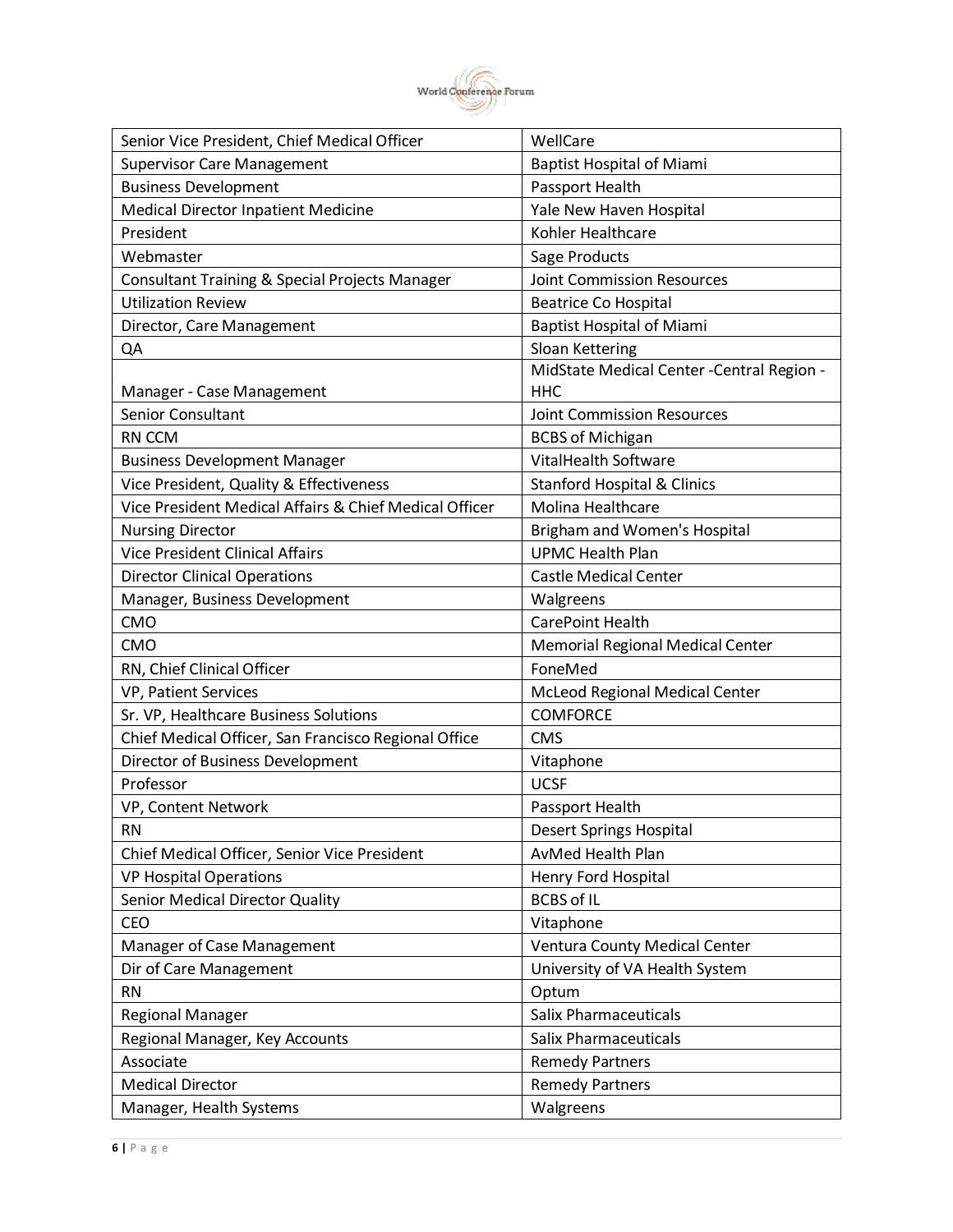

| Sr. VP                                   | Visante                                 |
|------------------------------------------|-----------------------------------------|
| VP of Business Development               | <b>Avamere Health Services</b>          |
| <b>VP of Clinical Services</b>           | <b>Avamere Health Services</b>          |
| APRN, Coordinator Disease Mgmt           | <b>Hardin Memorial Hospital</b>         |
| <b>Nursr Navigator</b>                   | <b>Hardin Memorial Hospital</b>         |
| <b>Manager Community Health</b>          | St. Mary's Hospital                     |
| <b>Director Community Health</b>         | St. Mary's Hospital                     |
| <b>RN</b>                                | Spectrum Health                         |
| <b>PHN</b>                               | <b>Indian Health Council</b>            |
| RN Case Mgmt Supervisor                  | CareOregon                              |
| <b>Health Coach</b>                      | Wellspan Health System                  |
| Sr. Director of Bus Development          | Dovetail Health                         |
| Sr. Brand Manager                        | <b>Abbott Nutrition</b>                 |
| <b>CMS OPS Health Management Manager</b> | <b>BCBS of AL</b>                       |
| <b>Clinical Specialist</b>               | Abbott                                  |
| Analyst                                  | <b>Adventist Health</b>                 |
| Program Director                         | <b>UW Hospital &amp; Clinics</b>        |
| Senior VP                                | <b>UW Hospital &amp; Clinics</b>        |
| <b>Medical Director</b>                  | University of TN Medical Center         |
| <b>Innovation Program Manager</b>        | Aetna                                   |
| Mgr of Clinical Education                | DaVita Healthcare Partners              |
|                                          | <b>Community Hospitals and Wellness</b> |
| <b>CHF Nurse Navigator</b>               | Centers                                 |
| <b>Exec Director Inpatient Services</b>  | <b>MCS</b>                              |
| <b>Assoc Director Marketing</b>          | <b>Nestle Healthcare Nutrition</b>      |
| Sr. VP Hospital/Health Plan Area         | Kaiser Permanente                       |
| <b>RN</b>                                | <b>Blue Mountain Hospital</b>           |
| <b>RN</b>                                | Sanford Health                          |
| <b>NP</b>                                | Oakwood Hospital and Medical Center     |
| President                                | Infield Health                          |
| Program Coordinator                      | Resources for Human Development         |
| Sponsor                                  | Insignia Health                         |
| Sponsor                                  | Optum                                   |
| Exhibitor                                | <b>Care Team Connect</b>                |
| <b>VP/Medical Director</b>               | Scan Health Plan                        |
| <b>Chief Medical Officer</b>             | <b>Healthcare Services Corporation</b>  |
| CMO                                      | AmeriHealth Mercy Family of Companies   |
| CMO                                      | <b>Emory University Hospital</b>        |
| Director                                 | Presbyterian Healthcare                 |
| VP, Clinical Innovation                  | <b>Baylor Healthcare</b>                |
| CMO                                      | <b>CMS</b>                              |
| <b>Assoc VP Network Care Mgmt</b>        | <b>Montifiore Care Management</b>       |
| Head of Regional Care Mgmt               | Aetna                                   |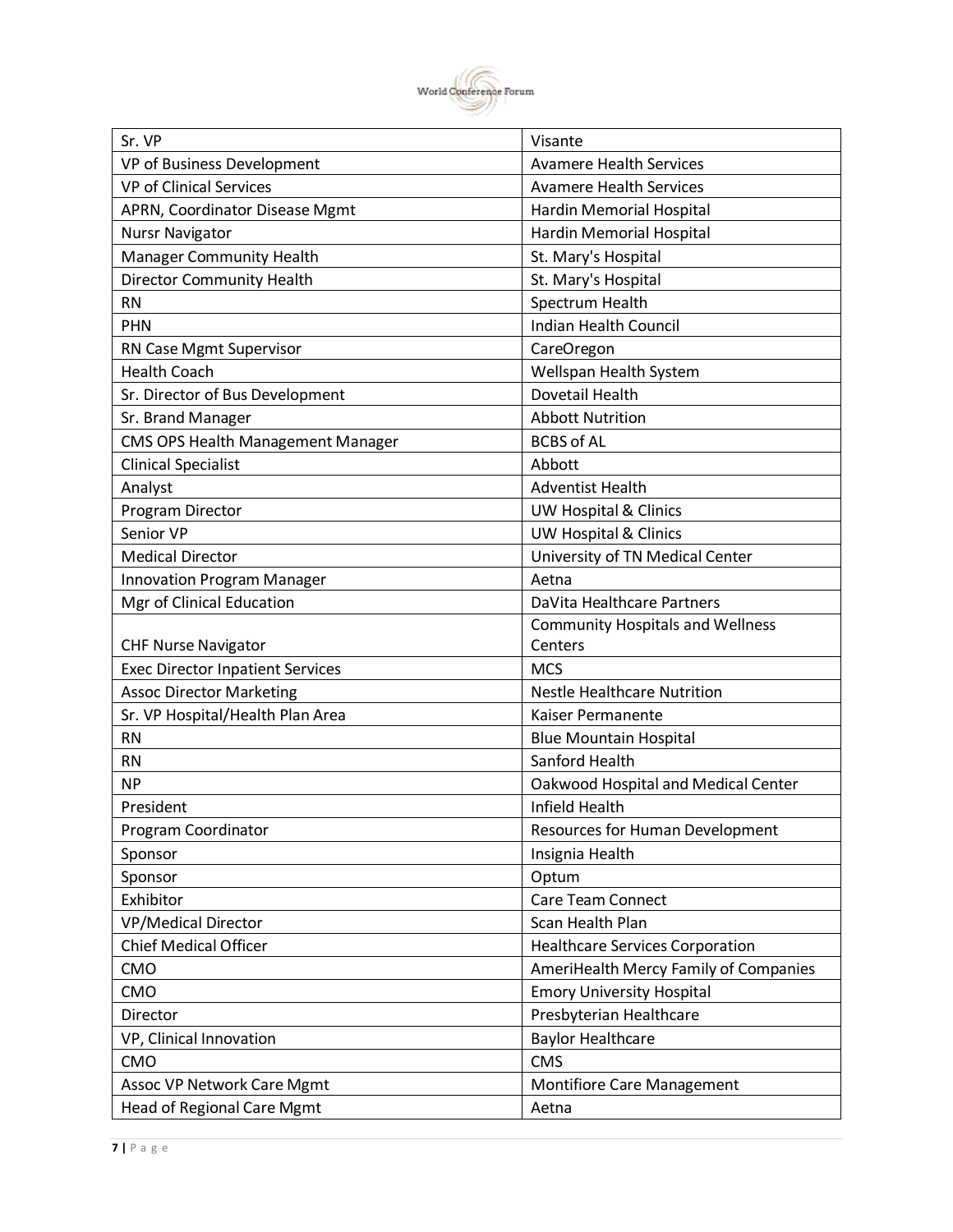

| Manager of Medicare Preferred Clinical Programs | <b>Tufts Health Plan</b>                    |
|-------------------------------------------------|---------------------------------------------|
| Director, Innovations Accelerator Team          | <b>Ascension Health Alliance</b>            |
| VP, Provider Network Innovations & Partnerships | Highmark                                    |
| Manager of Inpatient Quality                    | <b>Beth Israel Deaconess Medical Center</b> |
| <b>Senior Medical Director</b>                  | <b>BCBS of RI</b>                           |
| <b>Medical Director</b>                         | <b>Swedish Health Services</b>              |
| Director Clinical Performance Mgmt              | Dartmouth Hitchcock                         |
| <b>Medical Director</b>                         | Regence                                     |
| Director                                        | <b>Purdue Healthcare Advisors</b>           |
|                                                 | The Burroughs Healthcare Consulting         |
| President & CEO                                 | <b>Network</b>                              |
| <b>CEO</b>                                      | Insignia Health                             |
| <b>Assoc Director</b>                           | <b>Colorado Foundation for Medical Care</b> |
| Chief, Division of Quality & Performance        | <b>UNC Dept. of Emergency Medicine</b>      |
| Director, Clinical Services                     | AmeriHealth Mercy Family of Companies       |
| <b>RN Care Consultant</b>                       | <b>Park Nicolett Health Services</b>        |
| Director of Marketing & PR                      | Home Instead Senior Care                    |
| Director, Health Services                       | <b>CarePlus Health Plans</b>                |
| <b>Regional Pres.-Senior Products</b>           | Humana                                      |
| <b>Chief Nursing Officer</b>                    | Casa Grande Regional Medical Center         |
| Director, Provider Engagement                   | Highmark                                    |
| <b>Chief Medical Officer</b>                    | HealthCare Partners of NV                   |
| <b>PHR</b>                                      | Healthx, Inc.                               |
| RN VP, Medical Mgmt                             | <b>HealthCare Partners</b>                  |
| Director                                        | Optum                                       |
| Senior Director, Hospital Readmissions Program  | United Health Group                         |
| <b>Medical Director</b>                         | <b>HealthCare Partners of NV</b>            |
| Project Manager                                 | <b>Partners HealthCare</b>                  |
| <b>Director Care Coordination</b>               | St. Louis University Hospital               |
| VP, Clinical Oversight                          | MedReview, Inc.                             |
| Co-Founder & VP                                 | Axial Exchange                              |
| <b>CEO</b>                                      | MediCall                                    |
| VP Strategy & Implementation                    | Greystone Healthcare Mgmt                   |
| <b>Regional Medical Director</b>                | Aetna                                       |
| Health Management Manager CMS OPS               | Blue Cross Blue Shield of AL                |
| <b>RN</b>                                       | Rockingham Memorial Hospital                |
| Director of Case Management                     | Casa Grande Regional Medical Center         |
| CEO                                             | Casa Grande Regional Medical Center         |
| <b>Brand Manager</b>                            | <b>Abbott Nutrition</b>                     |
| Senior Manager                                  | <b>Abbott Nutrition</b>                     |
| Senior Medical Director                         | Blue Cross Blue Shield of FL                |
| Senior Medical Director, Care Management        | North Shore-LIJ Health System               |
| Sr. Director                                    | The Advisory Board                          |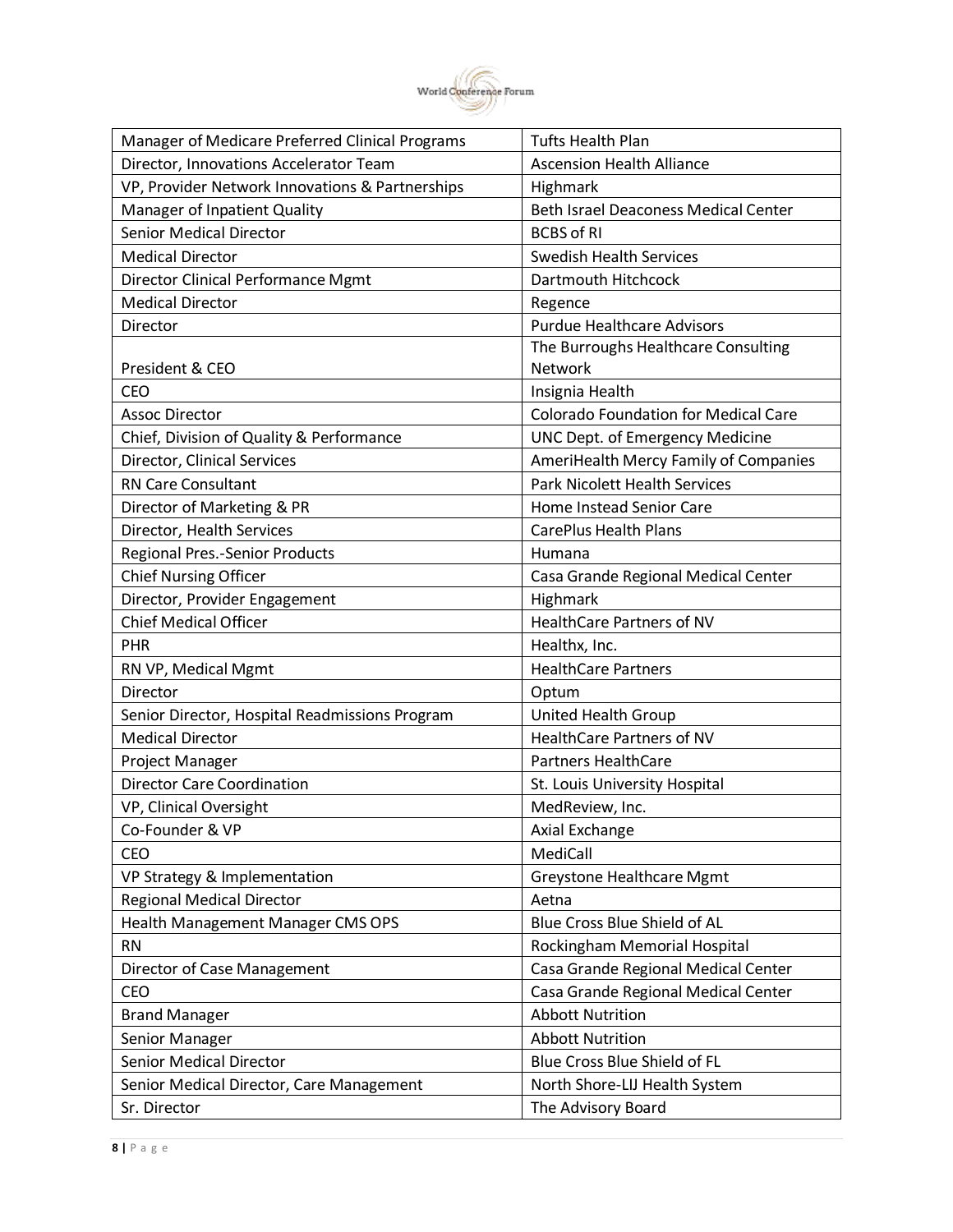

| <b>CSMO</b>                                  | MediCall                                  |
|----------------------------------------------|-------------------------------------------|
| <b>Chief Administrative Officer</b>          | <b>UCLA Dept. of Medicine</b>             |
| <b>Chief Medical Officer</b>                 | Amedisys                                  |
| <b>Director of Inpatient Services</b>        | <b>HealthCare Partners</b>                |
| <b>Clinical Auditor</b>                      | <b>Providence Health &amp; Services</b>   |
| System Case Management Director              | Aetna                                     |
| <b>Senior Medical Director</b>               | Intermountain Healthcare                  |
| Director of Care Coordination                | Lawrence Memorial Hospital                |
| Director, Sales                              | <b>CDF Services</b>                       |
| President                                    | Wellnessa, Inc.                           |
| <b>VP Patient Care Services</b>              | Greystone Healthcare Mgmt                 |
| <b>CIO</b>                                   | MedAmerica/CEP America                    |
| President & CEO                              | <b>Nature Coast EMS</b>                   |
| Supervisor, Care Management                  | <b>Baptist Hospital of Miami</b>          |
| <b>Chief Medical Director</b>                | Amedisys                                  |
| VP CMO                                       | <b>CarePlus Health Plans</b>              |
| VP - Sales & Marketing                       | <b>Care Team Connect</b>                  |
| Manager, Transitional Care                   | Summa Health System                       |
| Director of Continuum of Care                | Albany Medical Center Hospital            |
| Director - New Product Innovation            | <b>Medco Health Solutions</b>             |
| VP, Care Management Operations               | WellMed Medical Management                |
| COO                                          | Wellnessa, Inc.                           |
| SVP, Chief Clinical Officer                  | Amedisys                                  |
| Viterion                                     | <b>Bayer Healthcare</b>                   |
| Medical Services Program Manager             | <b>Excellus BCBS</b>                      |
| <b>Vice President</b>                        | The Camden Group                          |
| Director, Product Development                | Walgreens                                 |
| VP of Clinical Innovations and Solutions     | Healthways                                |
| Director, Sales                              | <b>CDF Services</b>                       |
| Sr. Manager, Population Health               | <b>UAW Retiree Medical Benefits Trust</b> |
| Director                                     | NY Presbyterian                           |
| Hospitalist                                  | Casa Grande Regional Medical Center       |
| Manager, Community Health                    | St. Mary's Hospital                       |
| Case Management Manager                      | <b>Blue Cross of Idaho</b>                |
| <b>Medical Director</b>                      | <b>Community Health Plans</b>             |
| <b>RN</b>                                    | Princeton Health Care Systems             |
| Director of Case Management                  | Memorial Hermann Healthcare System        |
| <b>VP Medical Management</b>                 | Apria Healthcare                          |
| Immunology Account South West Region Manager | <b>Abbott Laboratories</b>                |
| Senior Medical Director                      | Horizon Blue Cross Blue Shield of NJ      |
| Director, Professional Relations             | Boehringer-Ingelheim                      |
| <b>Associate Chief Medical Officer</b>       | Tampa General Hospital                    |